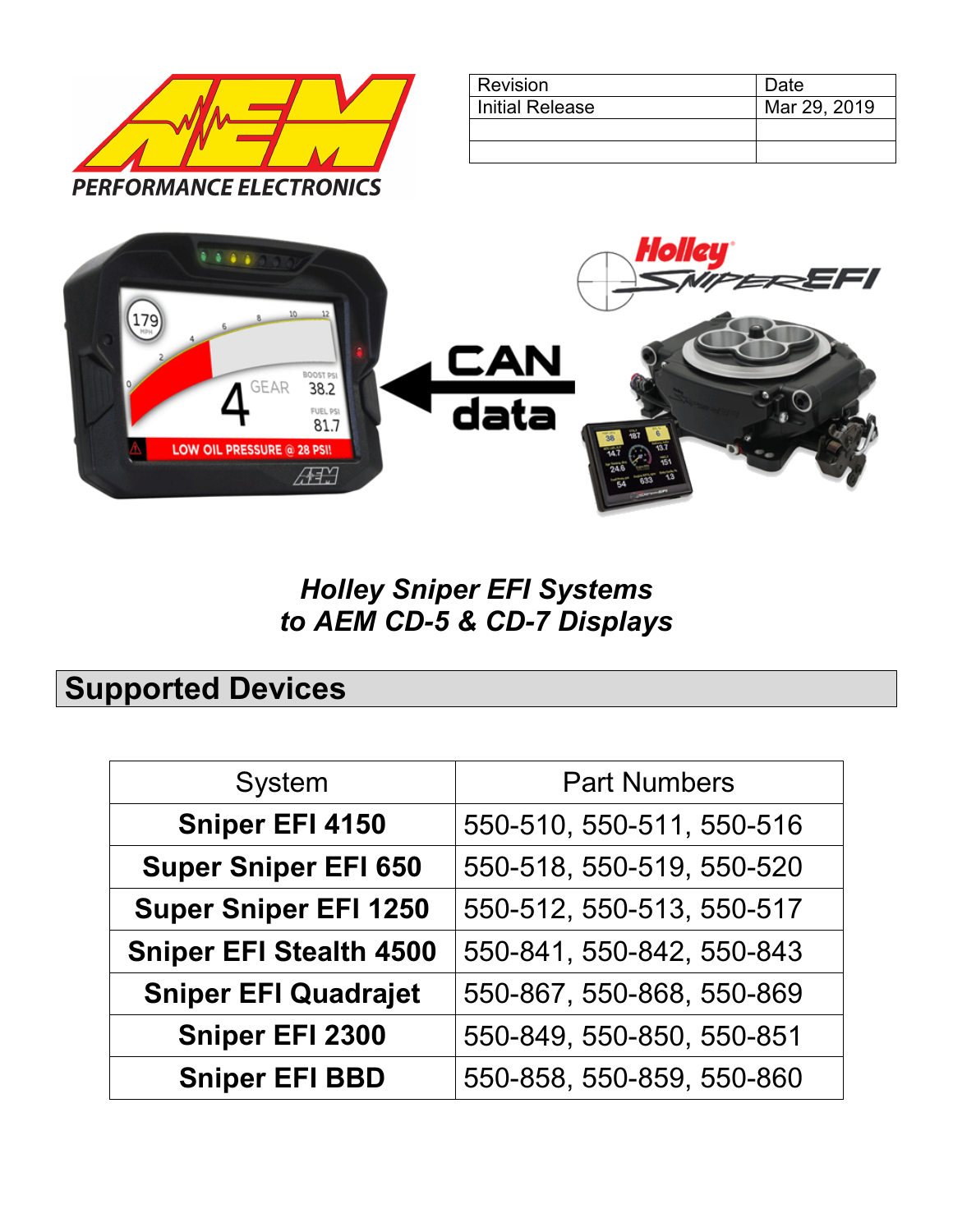The CD-5 & CD-7 displays support 25 channels transmitted by the Holley Sniper EFI systems:

| EngineSpeed (rpm)            | VE_Estimated (%)              |
|------------------------------|-------------------------------|
| ThrottlePos (%)              | $VE_Base$ (%)                 |
| IntakeManifoldAirPress (kPa) | IgnitionDwellTime (ms)        |
| CoolantTemp (F)              | FuellnjPulsewidth (ms)        |
| IgnitionTiming (deg)         | CoolantFan1State (On/Off)     |
| AFR (AFR)                    | CoolantFan2State (On/Off)     |
| AFRTarget (AFR)              | AFRTargetOffsetCoolant (AFR)  |
| AFRControlTrim (%)           | FuelCorrectionEngineStart (%) |
| IdleControlPosition (%)      | FuelInjCompAirTemp (%)        |
| ECUBatteryVoltage (V)        | FuellnjCompCltTemp (%)        |
| FuelFlow (lb/h)              | FuellnjDutyCycle (%)          |
| IntakeManifoldAirTemp (F)    | ThrottlePosRoC (%)            |
| ECURunTime (s)               |                               |

# **CAN Bus Wiring & Termination Resistor**

The AEM CD-5 & CD-7 dash displays connect in between the Holley Sniper handheld controller and the Sniper EFI unit via the AEM P/N 30-2221 CD Dash to Holley 4P CAN adaptor harness.



Both the Sniper EFI system and the Sniper Handheld Controller have termination resistors built into the devices. The CD-5 & CD-7 have a software selectable termination resistor available and it is turned off by default. If you choose to use the CD-5 or CD-7 displays without the handheld controller connected you need to activate the termination resistor in the CD-5 or CD-7 display setup.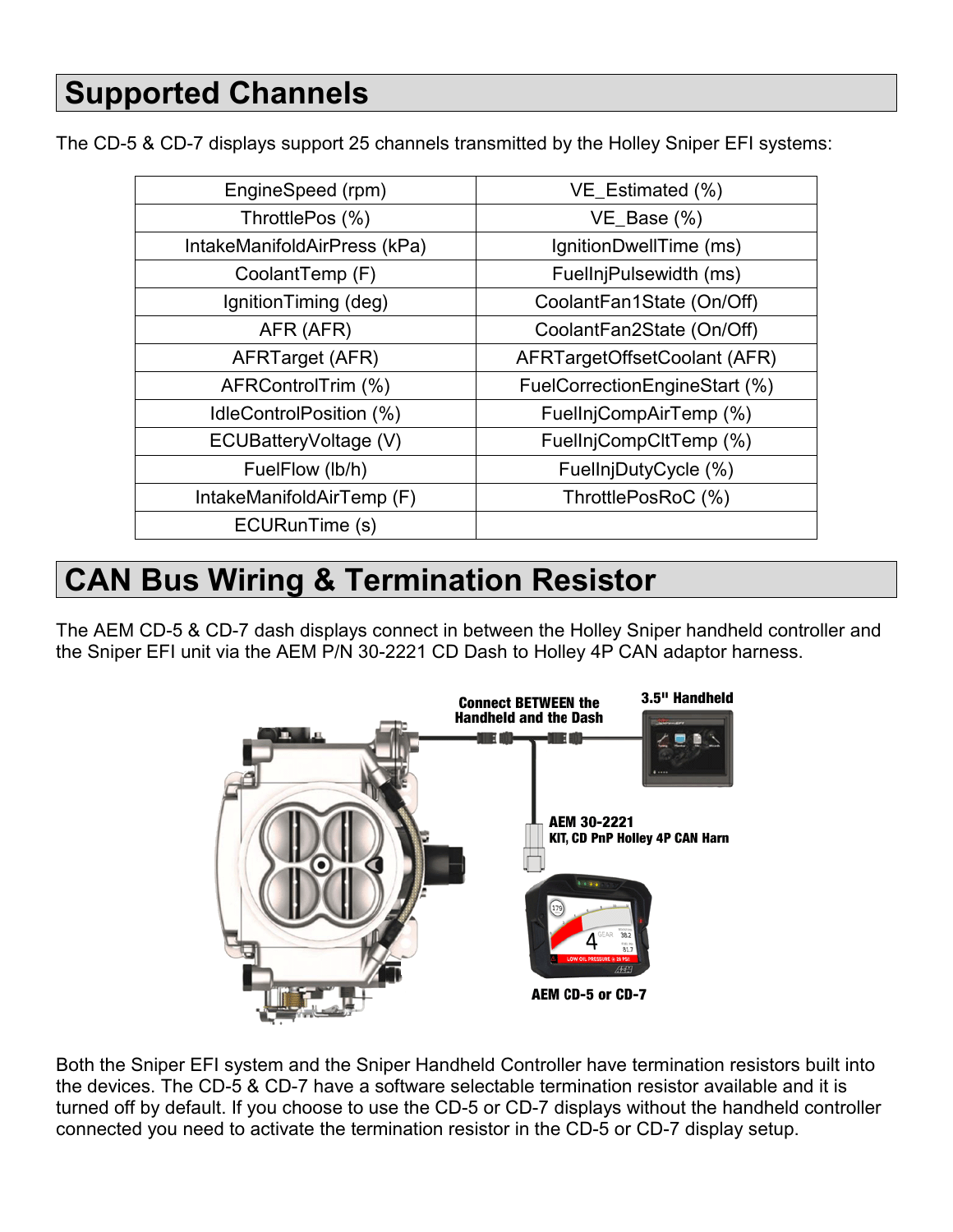## **Sniper Software Setup**

No software setup is required with the Sniper EFI, it broadcasts the CAN channels continuously.

# **AEM Setup in DashDesign**

The fastest way to get something working is to use the AEM created setup for the Holley Sniper EFI.

It is titled "**HolleySniperEFI.aemcd7**" and can be found in the AEM\DashDesign\Setups\App Specific directory. This is a version of our default black layout that has the Sniper CAN inputs pre-configured and includes the 25 data channels listed earlier. If you choose this method then simply load this configuration into the dash and you are done.

#### *STOP HERE*

*You only need to continue if you choose to not use the AEM supplied layout and wish to add Sniper EFI CAN support to custom or other existing layouts.*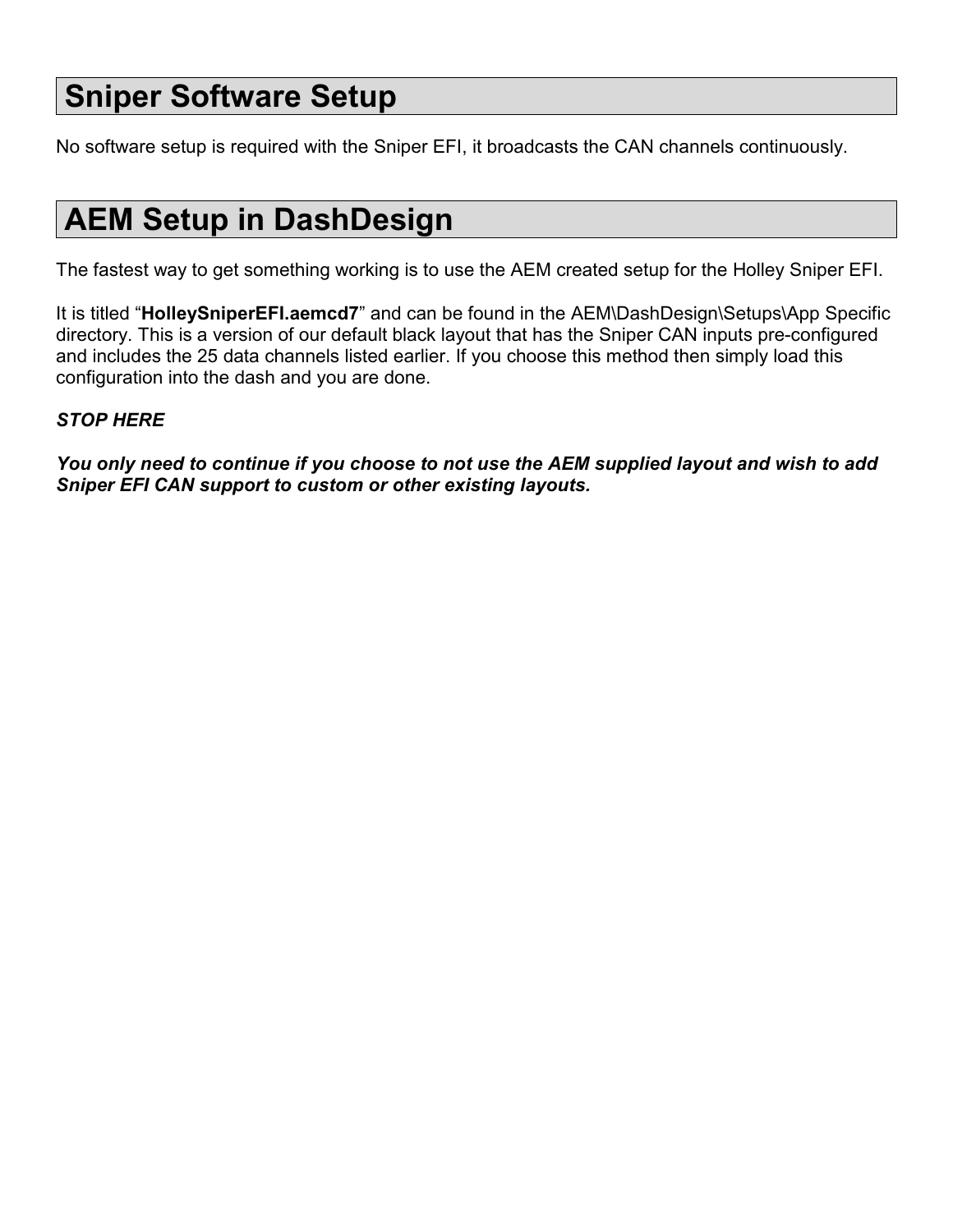### **Adding Sniper CAN support on different Layouts**

If you want to create something from scratch, you can either start with a new dash layout by selecting "File" then "New" in DashDesign or you can select from a pre-designed layout that has screens already but has the CAN inputs left blank. These are chosen by selecting "File" then "Open" and selecting one of the setups titled xzyblank.aemcd7 with the xyz representing a description of the layouts contained in the file.

To import the Holley Sniper EFI CAN configuration into your setup you select the CAN tab from the main window. Make sure the port settings are as follows:

**Show:** "Port 2" **Baudrate:** 1 Mbit/s **Termination Resistor:** "OFF" if the handheld controller is plugged in, "ON" if it is not plugged in. **Motec M800 Support:** "OFF" **Address Mask:** "Enabled" **Mask:** "01xFFFF800"

| *Untitled [Modified] - AEM Dash Design                                                                                                                                                                                                                   |                   |                            |           |               |    |                              |                  |    | $\begin{array}{c c c c c c} \hline \multicolumn{3}{c }{\mathbf{0}} & \multicolumn{3}{c }{\mathbf{0}} \end{array}$ | $\mathbf{x}$ |
|----------------------------------------------------------------------------------------------------------------------------------------------------------------------------------------------------------------------------------------------------------|-------------------|----------------------------|-----------|---------------|----|------------------------------|------------------|----|-------------------------------------------------------------------------------------------------------------------|--------------|
| File Edit Screen View Tools Configure Help<br>▲ 2   2   3 1 1 1 1 1 1 1 1 1 1<br>$\overline{\phantom{a}}$<br>AEM CD-5<br>$D = 2$<br>$\blacktriangledown$<br>6: Setup<br>$\sim$ 2: Channels $\triangle$ 3: Alarms<br><b>A</b> 4: CAN<br>$\Box$ 1: Screens |                   | 7: Graphics 2 8: Simulator |           |               |    |                              |                  |    | www.aemelectronics.com                                                                                            |              |
| <b>CAN Receive CAN Request</b>                                                                                                                                                                                                                           |                   |                            |           |               |    |                              |                  |    |                                                                                                                   |              |
| Port                                                                                                                                                                                                                                                     |                   | CAN Message Layout         |           |               |    |                              |                  |    |                                                                                                                   |              |
| Baudrate 1 Mbit/s<br>Show Port 2<br>Termination Resistor<br>$\overline{\phantom{a}}$<br>$\blacktriangledown$                                                                                                                                             | Byte 0            | 7                          | 6         | 5             | 4  | 3                            | $\boldsymbol{2}$ | 1  | $\circ$                                                                                                           |              |
| Port Mode<br><b>Normal Mode</b><br>무 Import OBDII Scan                                                                                                                                                                                                   | Byte 1            | 15                         | 14        | 13            | 12 | $11\,$                       | 10               | 9  | 8                                                                                                                 |              |
| MoTeC M800 Support                                                                                                                                                                                                                                       | Byte 2            | 23                         | 22        | 21            | 20 | 19                           | 18               | 17 | 16                                                                                                                |              |
| ◎ Off © Set 1 © Set 3 ID 0x100                                                                                                                                                                                                                           | Byte 3            | 31                         | 30        | 29            | 28 | 27                           | 26               | 25 | 24                                                                                                                |              |
| <b>Address Mask</b><br>Dabled Mask ext 0x1FFFF800                                                                                                                                                                                                        | Byte 4            | 39                         | 38        | 37            | 36 | 35                           | 34               | 33 | 32                                                                                                                |              |
| Show CAN IDs in Hexadecimal                                                                                                                                                                                                                              | Byte 5            | 47                         | 46        | 45            | 44 | 43                           | 42               | 41 | 40                                                                                                                |              |
|                                                                                                                                                                                                                                                          | Byte 6            | 55                         | 54        | 53            | 52 | 51                           | 50               | 49 | 48                                                                                                                |              |
|                                                                                                                                                                                                                                                          | Byte 7            | 63                         | 62        | 61            | 60 | 59                           | 58               | 57 | 56                                                                                                                |              |
|                                                                                                                                                                                                                                                          | Multiplexor 0     | $\overline{\phantom{a}}$   |           |               |    |                              |                  |    |                                                                                                                   |              |
| Signal<br>ID<br>Start Bit Length Value Type                                                                                                                                                                                                              | <b>Byte Order</b> |                            | Multiplex | <b>Scalar</b> |    | Offset Reciprocal Base Units |                  |    |                                                                                                                   |              |
|                                                                                                                                                                                                                                                          |                   |                            |           |               |    |                              |                  |    |                                                                                                                   |              |
| Import CAN/DBC<br>X Clear                                                                                                                                                                                                                                |                   |                            |           |               |    |                              |                  |    | 崮<br>٠                                                                                                            |              |
|                                                                                                                                                                                                                                                          |                   |                            |           |               |    |                              |                  |    |                                                                                                                   |              |